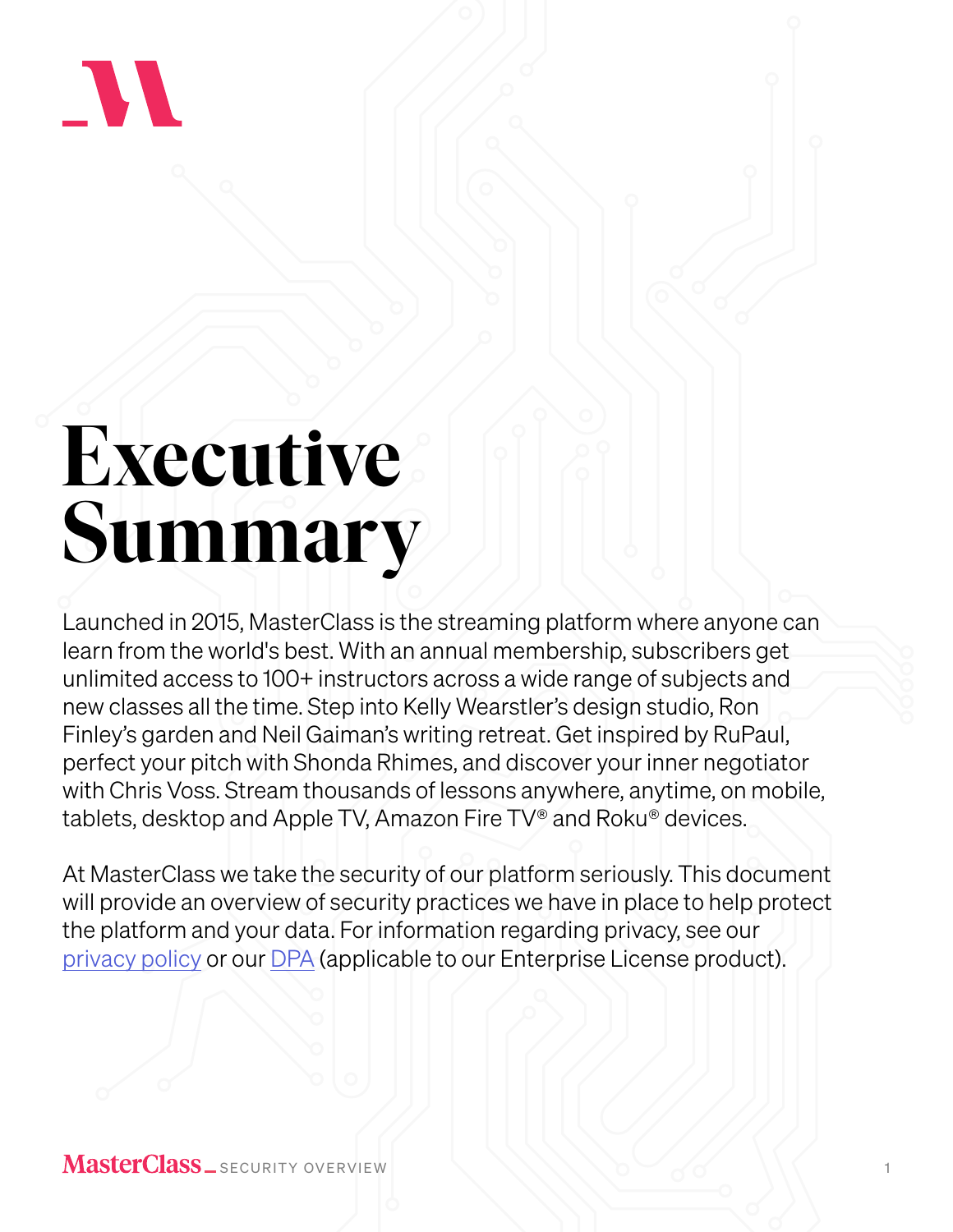

## **Information Security Governance**

MasterClass maintains a comprehensive set of Information Security Policies which are reviewed and revised at least annually by the security steering committee and approved by management.



### **Third Party Assessments**

MasterClass validates the effectiveness of its information security program by engaging in a third party assessment utilizing the NIST 800-53 control families. This engagement is performed at least annually by a qualified firm specializing in information security audits and assessments. The results of the assessment are reported to leadership within the organization and are used to continually evaluate priorities associated with remediation and advancements in our control environment.



## **Security Steering Committee**

MasterClass has a cross-functional security steering committee responsible for security oversight at the company.



## **Infrastructure Security**

We utilize enterprise cloud providers, including Cloudflare, Heroku, AWS, and GitHub for our platform deployment and operations. These providers are SOC2 and ISO27001 compliant with established security standards and operations.

#### More about their security:

- [Heroku Security](https://www.heroku.com/policy/security)
- [Cloudflare Compliance](https://www.cloudflare.com/trust-hub/technologies/)
- [Github Trust and Privacy](https://github.com/security)
- [AWS Compliance](https://aws.amazon.com/compliance/)



## **Data In Transit Security**

Our website and mobile platforms require Transport Layer Security, or TLS, a widely adopted security protocol designed to facilitate privacy and data security for communications over the Internet. Masterclass utilizes the most recent version, TLS 1.3, of the protocol for it's public facing web applications.